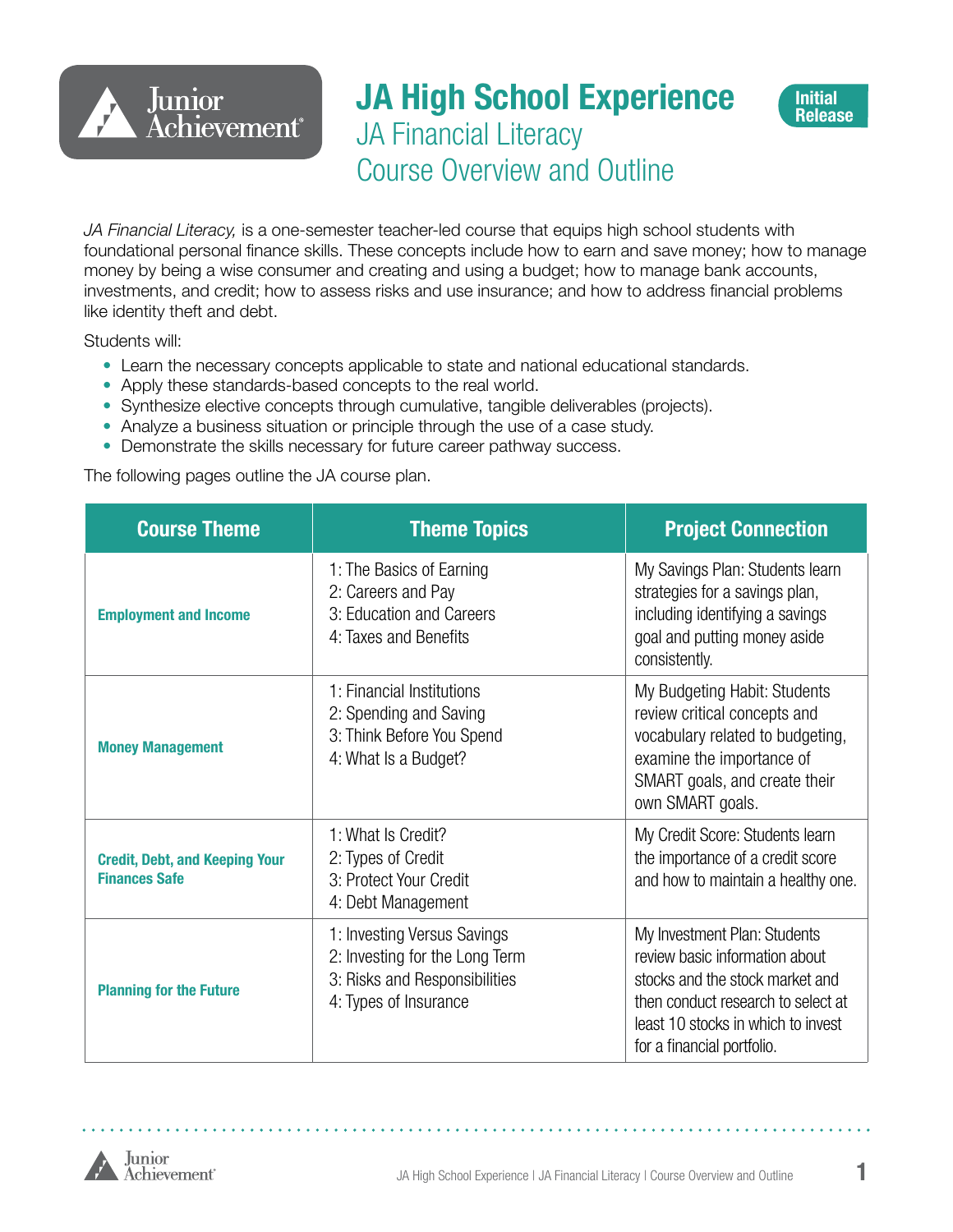For the guiding national standards that are presented below, the legend for reference is as follows: **CCTC**—Common Career Technical Core; **NBEA PF**—National Business Education Association Standards for Personal Finance.

## **THEME 1: EMPLOYMENT AND INCOME**

| <b>Session</b>                     | <b>Session Summary</b>                                                                                                                                                                                                                                                                                                                                                                       | <b>Guiding Standards</b>                                                                                                                                                                                                                                                                                                                                                                                                                            | <b>Student Learning</b><br><b>Objectives</b>                                                                                                                                                                                                                                                                                                                                                                                                                                                                                           |
|------------------------------------|----------------------------------------------------------------------------------------------------------------------------------------------------------------------------------------------------------------------------------------------------------------------------------------------------------------------------------------------------------------------------------------------|-----------------------------------------------------------------------------------------------------------------------------------------------------------------------------------------------------------------------------------------------------------------------------------------------------------------------------------------------------------------------------------------------------------------------------------------------------|----------------------------------------------------------------------------------------------------------------------------------------------------------------------------------------------------------------------------------------------------------------------------------------------------------------------------------------------------------------------------------------------------------------------------------------------------------------------------------------------------------------------------------------|
| 1: The Basics of<br><b>Earning</b> | Income is money that an individual<br>earns by working, making<br>investments, and providing goods<br>and services. Money functions<br>as a medium of exchange, a unit<br>of account, and a store of value.<br>Any item used as money takes on<br>those three essential functions.                                                                                                           | CTCC-FN 9.1: Discuss the<br>$\bullet$<br>fundamental principles of<br>money.<br>NBEA PF I: Use a rational<br>$\bullet$<br>decision-making process as it<br>applies to the roles of citizens,<br>workers, and consumers.<br>NBEA PF II: Identify various<br>$\bullet$<br>forms of income and analyze<br>factors that affect income as<br>a part of the career decision-<br>making process.                                                           | 1. Describe the functions of<br>money.<br>2. Evaluate personal<br>requirements for income.<br>3. Analyze how and where to<br>earn money.<br>4. Design a brochure with<br>possibilities for earning.                                                                                                                                                                                                                                                                                                                                    |
| 2: Careers and Pay                 | Individuals who set realistic<br>financial goals are in more control<br>of their money than those who<br>do not. Although goals are set for<br>short- and long-term periods, it<br>is important to regularly track the<br>progress of each goal.                                                                                                                                             | CTCC-BM 3.2: Develop<br>$\bullet$<br>personal traits and behaviors to<br>foster career advancement.<br>NBEA PF II: Identify various<br>$\bullet$<br>forms of income and analyze<br>factors that affect income as<br>a part of the career decision-<br>making process.                                                                                                                                                                               | 1. Analyze and prioritize personal<br>financial goals (current,<br>10-year, 25-year).<br>Explain the relationship between<br>2.<br>finances, career choices, and<br>personal financial goals.<br>3. Identify career fields or options<br>of interest that will lead to<br>financial goals.                                                                                                                                                                                                                                             |
| 3: Education and<br><b>Careers</b> | An investment in a career requires<br>time, money, and resources that<br>can open doors to opportunities.<br>Studies show that employees<br>with more than a high school<br>education earn significantly more<br>money throughout their lifetime<br>than those without. The emphasis<br>in this session is that the more<br>education you have, the higher<br>quality of life you will have. | CTCC-BM 3.4: Utilize career-<br>$\bullet$<br>advancement activities<br>to enhance professional<br>development.<br>NBEA CD I: Apply knowledge<br>$\bullet$<br>gained through individual<br>assessment to develop a<br>comprehensive set of goals and<br>an individual career plan.<br>NBEA PF II: Identify various<br>$\bullet$<br>forms of income and analyze<br>factors that affect income as<br>a part of the career decision-<br>making process. | 1. Examine the cost of college.<br>2. Evaluate the costs and/or<br>benefits of post-secondary<br>education (trade school,<br>apprenticeships, etc.).<br>3. Compare and contrast the costs<br>and benefits of various post-<br>secondary educational options.<br>4. Evaluate personal decisions<br>relating to career choice and<br>education requirements and<br>plans.<br>5. Assess personal skills, abilities,<br>and aptitudes and personal<br>strengths and weaknesses<br>as they relate to career<br>exploration and development. |



a a a a a

 $\mathbf{A}$ 

 $\mathbf{r}$  $\mathbf{A}$  and  $\mathbf{A}$  $\sim$  $\sim$   $\sim$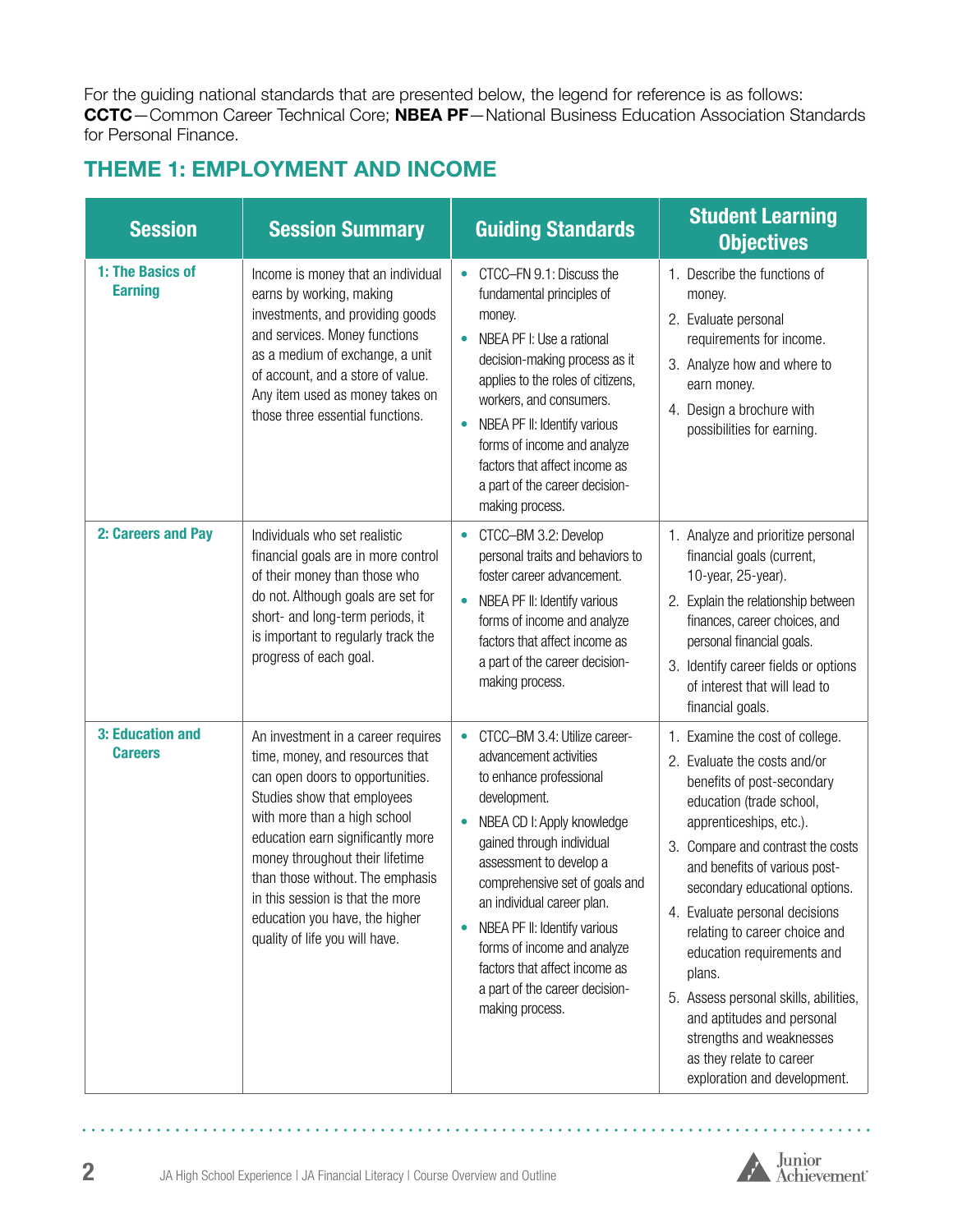# **THEME 1: EMPLOYMENT AND INCOME (continued)**

| <b>Session</b>               | <b>Session Summary</b>                                                                                                                                                                                                                                                                                                                                                                                                                                                                                             | <b>Guiding Standards</b>                                                                                                                                                                                                                                          | <b>Student Learning</b><br><b>Objectives</b>                                                                                                                                                                                                                                                                                                        |
|------------------------------|--------------------------------------------------------------------------------------------------------------------------------------------------------------------------------------------------------------------------------------------------------------------------------------------------------------------------------------------------------------------------------------------------------------------------------------------------------------------------------------------------------------------|-------------------------------------------------------------------------------------------------------------------------------------------------------------------------------------------------------------------------------------------------------------------|-----------------------------------------------------------------------------------------------------------------------------------------------------------------------------------------------------------------------------------------------------------------------------------------------------------------------------------------------------|
| <b>4: Taxes and Benefits</b> | Taxes are collected by<br>governments to pay for many<br>public services such as<br>highways, schools, police, and<br>fire protection. The main goal of<br>taxation is to provide revenue<br>for a government to pay its bills.<br>The two taxes most people pay<br>are federal and state income<br>taxes. Federal income tax goes<br>to the U.S. government, and<br>state income tax is paid to<br>the state government. Income<br>may also be offset by tax-free<br>benefit packages provided by an<br>employer. | CTCC-FN-ACT 2.7: Complete<br>payroll procedures to calculate,<br>record, and distribute payroll<br>earnings.<br>NBEA PF II: Identify various<br>forms of income and analyze<br>factors that affect income as<br>a part of the career decision-<br>making process. | 1. Identify the difference between<br>gross pay and net pay.<br>2. Define taxes and explain<br>their purpose and impact on<br>income.<br>3. Demonstrate an understanding<br>of various taxes such as FICA<br>and Medicare.<br>Calculate net monthly income.<br>4.<br>5. Recognize employee benefits<br>and apply knowledge to job<br>opportunities. |

## **THEME 2: MONEY MANAGEMENT**

| <b>Session</b>                      | <b>Session Summary</b>                                                                                                                                                                                                                                                                                                         | <b>Guiding Standards</b>                                                                                                                                                                                                                                                                                              | <b>Student Learning</b><br><b>Objectives</b>                                                                                                                                                                                  |
|-------------------------------------|--------------------------------------------------------------------------------------------------------------------------------------------------------------------------------------------------------------------------------------------------------------------------------------------------------------------------------|-----------------------------------------------------------------------------------------------------------------------------------------------------------------------------------------------------------------------------------------------------------------------------------------------------------------------|-------------------------------------------------------------------------------------------------------------------------------------------------------------------------------------------------------------------------------|
| 1: Financial<br><b>Institutions</b> | Consumers use financial<br>institutions to help them save<br>and complete transactions safely,<br>quickly, and conveniently and<br>to hold and transfer money in<br>different ways-all while being<br>insured and safe from theft. It<br>is important, therefore, to find a<br>financial institution that meets<br>your needs. | CTCC-FN 9.6: Manage financial<br>$\bullet$<br>resources to ensure solvency.<br>NBEA PF VI: Evaluate services<br>$\bullet$<br>provided by financial deposit<br>institutions to transfer funds.<br>NBEA PF V: Apply a decision-<br>making model to maximize<br>consumer satisfaction when<br>buying goods and services. | 1. Compare financial institutions<br>and the types of accounts and<br>services they provide.<br>Investigate the use of different<br>2.<br>payment methods.                                                                    |
| 2: Spending and<br><b>Saving</b>    | Many competing claims are made<br>on a person's money that impede<br>the ability to save. By prioritizing<br>saving, consumers will be able<br>to achieve short-and long-term<br>goals and set aside money for<br>emergencies and the future.                                                                                  | CTCC-FN 9.6: Manage financial<br>$\bullet$<br>resources to ensure solvency.<br>NBEA PF III: Develop and<br>evaluate a spending/savings<br>plan.<br>NBEA PF IV: Evaluate savings<br>and investment options to meet<br>short-and long-term goals.                                                                       | 1. Recognize the importance of<br>paying yourself first.<br>Identify the opportunity costs<br>2.<br>of savings.<br>Compare simple and<br>3.<br>compound interest and their<br>impact on savings, including<br>the Rule of 72. |

 $\sim$ 

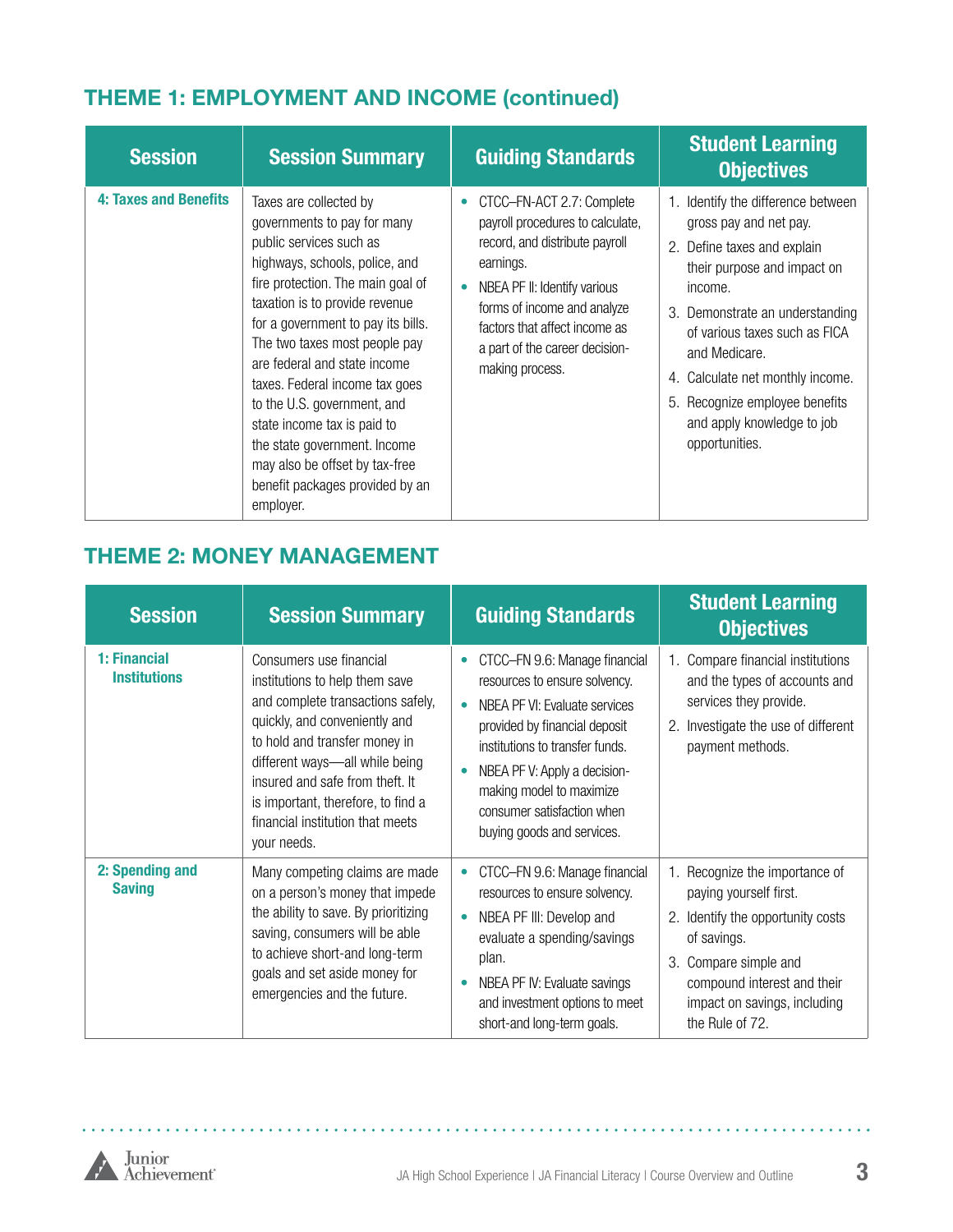# **THEME 2: MONEY MANAGEMENT (continued)**

| <b>Session</b>                      | <b>Session Summary</b>                                                                                                                                                                                                                               | <b>Guiding Standards</b>                                                                                                                                                                                                                                                                                              | <b>Student Learning</b><br><b>Objectives</b>                                                                                                                                                                                              |
|-------------------------------------|------------------------------------------------------------------------------------------------------------------------------------------------------------------------------------------------------------------------------------------------------|-----------------------------------------------------------------------------------------------------------------------------------------------------------------------------------------------------------------------------------------------------------------------------------------------------------------------|-------------------------------------------------------------------------------------------------------------------------------------------------------------------------------------------------------------------------------------------|
| 3: Think Before You<br><b>Spend</b> | Every individual is responsible<br>for keeping track of his or her<br>own money. Using a transaction<br>register and careful consumer<br>practices and staying informed all<br>help in maintaining a positive cash<br>flow and increasing net worth. | CTCC-FN 9.6: Manage financial<br>$\bullet$<br>resources to ensure solvency.<br>NBEA PF VI: Evaluate services<br>provided by financial deposit<br>institutions to transfer funds.<br>NBEA PF V: Apply a decision-<br>$\bullet$<br>making model to maximize<br>consumer satisfaction when<br>buying goods and services. | 1. Record purchases in a<br>transaction register.<br>2. Determine which practices<br>demonstrate careful consumer<br>skills.<br>3. Apply consumer skills to<br>spending and saving decisions.                                             |
| 4: What Is a Budget?                | Examining and monitoring cash<br>flow is an ongoing and critical<br>step in the budgeting process.<br>Having and using a budget, and<br>knowing the types of categories in<br>a budget, helps people maintain<br>positive cash flow.                 | CCTC-FN 12.4: Utilize<br>$\bullet$<br>financial information<br>technology tools.<br>NBEA PF III: Develop and<br>evaluate a spending/savings<br>plan.                                                                                                                                                                  | 1. Explain cash flow.<br>2. Follow a step-by-step guide for<br>creating a budget.<br>3. Identify a short-term financial<br>goal.<br>Arrange income, fixed expenses,<br>4.<br>and variable expenses in<br>appropriate columns to be equal. |

# **THEME 3: CREDIT, DEBT, AND KEEPING YOUR FINANCES SAFE**

| <b>Session</b>     | <b>Session Summary</b>                                                                                                                                                                                                                                                                                                                | <b>Guiding Standards</b>                                                                                                                                                                                                                                                                                           | <b>Student Learning</b><br><b>Objectives</b>                                                                                                                                                         |
|--------------------|---------------------------------------------------------------------------------------------------------------------------------------------------------------------------------------------------------------------------------------------------------------------------------------------------------------------------------------|--------------------------------------------------------------------------------------------------------------------------------------------------------------------------------------------------------------------------------------------------------------------------------------------------------------------|------------------------------------------------------------------------------------------------------------------------------------------------------------------------------------------------------|
| 1: What Is Credit? | Credit is the amount of money a<br>borrower receives and agrees to<br>pay back with interest to the lender.<br>The lender relies on a report of<br>the borrower's credit history to<br>determine whether to extend a loan.<br>The report includes a record of the<br>borrower's ability to repay debt.                                | CTCC-FN 9.1: Discuss the<br>$\bullet$<br>fundamental principles of<br>money.<br>NBEA PF VII: Analyze factors<br>that affect the choice of credit,<br>the cost of credit, and the legal<br>aspects of using credit.                                                                                                 | 1. Explain the concept of credit.<br>2. Distinguish the pros and cons<br>of credit.<br>3. Develop techniques for<br>building a strong credit history.<br>4. Summarize major consumer<br>credit laws. |
| 2: Types of Credit | Building a strong credit history<br>requires using credit wisely. Credit<br>cards, loans, and nontraditional<br>credit options, such as rent-to-<br>own plans and payday loans, are<br>expensive ways to manage money.<br>Often the results of poor credit<br>choices will require debt<br>management plans and credit<br>counseling. | CTCC-FN 9.5: Obtain business<br>credit and control its use.<br>NBEA PF VII: Analyze factors<br>that affect the choice of credit.<br>the cost of credit, and the legal<br>aspects of using credit.<br>NBEA PF VIII: Analyze choices<br>available to consumers for<br>protection against risk and<br>financial loss. | 1. Explain the types and sources<br>of credit.<br>2. Compute interest amounts on<br>a loan.<br>3. Develop an action plan for<br>fixing bad credit.                                                   |



and and and and

. . . . . .

 $\sim$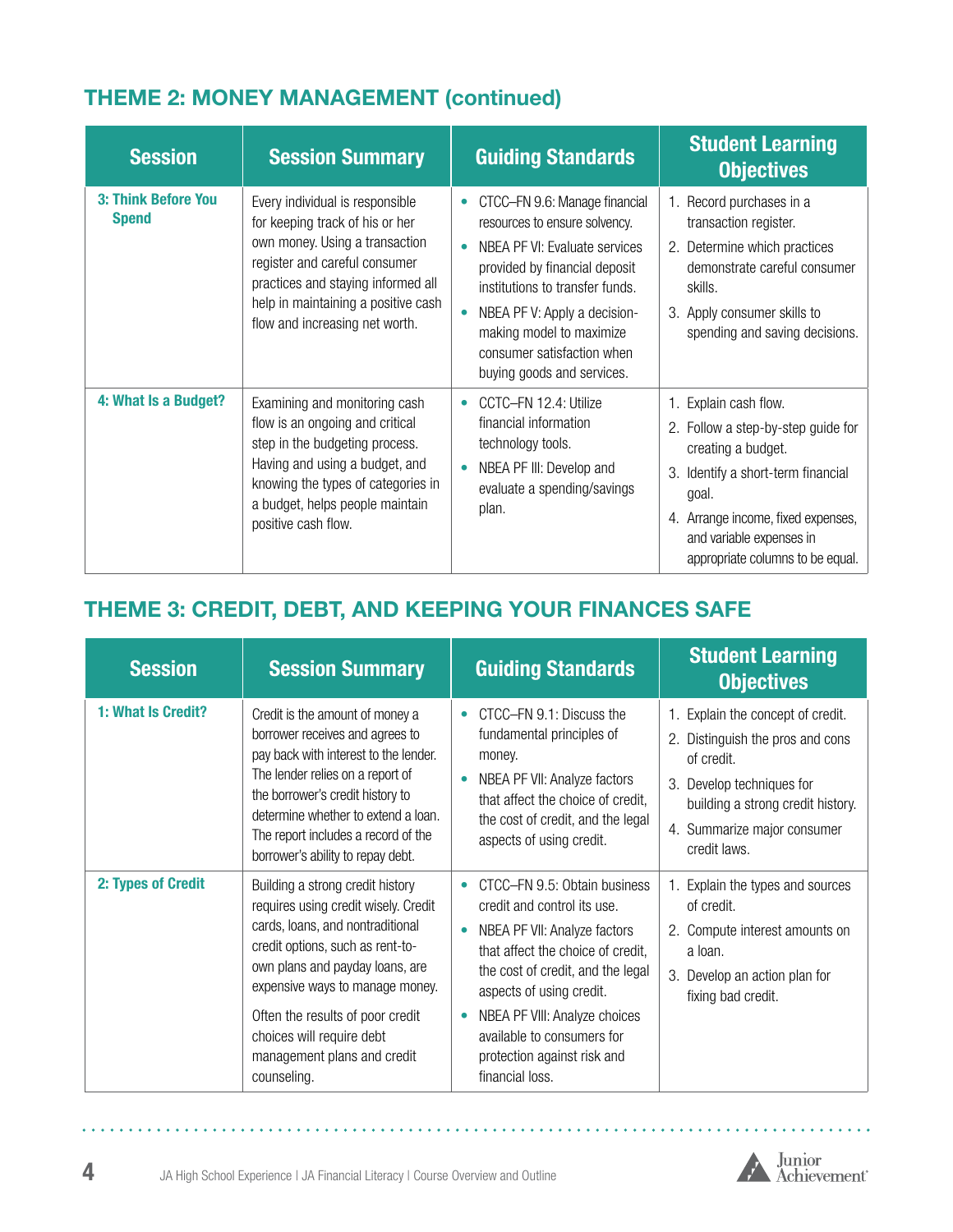#### **THEME 3: CREDIT, DEBT, AND KEEPING YOUR FINANCES SAFE (continued)**

| <b>Session</b>                | <b>Session Summary</b>                                                                                                                                                                                                                                                                                                                                                                                                                                                                  | <b>Guiding Standards</b>                                                                                                                                                                                                                                                                                                                                 | <b>Student Learning</b><br><b>Objectives</b>                                                                                                                                                                                                                                                                                                       |
|-------------------------------|-----------------------------------------------------------------------------------------------------------------------------------------------------------------------------------------------------------------------------------------------------------------------------------------------------------------------------------------------------------------------------------------------------------------------------------------------------------------------------------------|----------------------------------------------------------------------------------------------------------------------------------------------------------------------------------------------------------------------------------------------------------------------------------------------------------------------------------------------------------|----------------------------------------------------------------------------------------------------------------------------------------------------------------------------------------------------------------------------------------------------------------------------------------------------------------------------------------------------|
| <b>3: Protect Your Credit</b> | Lenders evaluate a person's credit<br>worthiness based on the Five<br>C's-capacity, capital, conditions,<br>collateral, and character-as<br>well as the person's credit report<br>and credit score. Maintaining<br>good credit is pivotal in acquiring<br>future credit. Consumers need to<br>monitor their credit accounts and<br>reports and keep their personal<br>and financial information safe to<br>maintain their good credit.                                                  | CCTC-FN 9.5: Obtain business<br>$\bullet$<br>credit and control its use.<br>NBEA PF VII: Analyze factors<br>$\bullet$<br>that affect the choice of credit,<br>the cost of credit, and the legal<br>aspects of using credit.<br>NBEA PF VIII: Analyze choices<br>available to consumers for<br>protection against risk and<br>financial loss.             | 1. Explain the impact credit<br>scores and credit reports have<br>on obtaining credit.<br>2. Evaluate the process of the<br>Five C's of credit.<br>3. Explain what a credit score<br>indicates and how it affects a<br>person's financial history.<br>4. Identify strategies for<br>protecting personal financial<br>information and resources.    |
| 4: Debt Management            | Repaying debt is a legal and<br>ethical matter. People who<br>run into financial trouble can<br>often improve their financial<br>situation with some effort. When<br>consumers are not able to<br>manage debt on their own, they<br>can work with a credit counselor<br>to develop a debt management<br>plan. Bankruptcy is a legal action<br>used to remove the debts of<br>businesses and individuals who<br>are unable to pay their bills, but it<br>has severe credit consequences. | CTCC-FN-BNK 1.2: Describe<br>$\bullet$<br>regulations governing banking<br>services.<br>NBEA PF VII: Analyze factors<br>that affect the choice of credit,<br>the cost of credit, and the legal<br>aspects of using credit.<br>NBEA PF VIII: Analyze choices<br>$\bullet$<br>available to consumers for<br>protection against risk and<br>financial loss. | 1. Compare and contrast debt<br>management plans.<br>2. Examine two types of<br>bankruptcy: Chapter 7 and<br>Chapter 13.<br>3. Explain why bankruptcy might<br>not be the best choice in a<br>given situation.<br>4. Interpret complex data and<br>analyze the services of DMP<br>agencies and whether to file<br>bankruptcy in a given situation. |

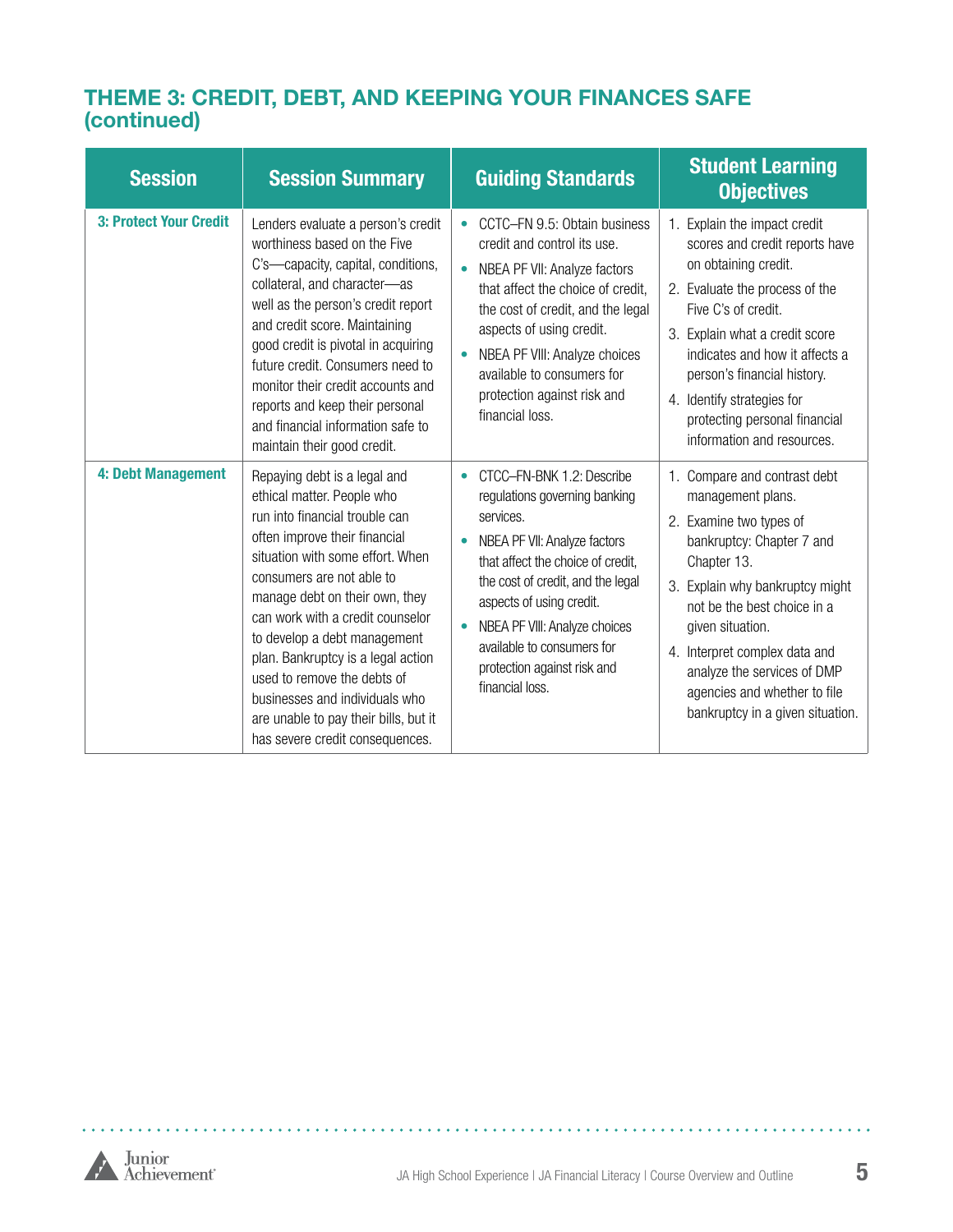#### **THEME 4: PLANNING FOR THE FUTURE**

| <b>Session</b>                           | <b>Session Summary</b>                                                                                                                                                                                                                                                                                                                                                                                                                         | <b>Guiding Standards</b>                                                                                                                                                                                                                                                                                                                                                                                 | <b>Student Learning</b><br><b>Objectives</b>                                                                                                                                                                                                                                                                                             |
|------------------------------------------|------------------------------------------------------------------------------------------------------------------------------------------------------------------------------------------------------------------------------------------------------------------------------------------------------------------------------------------------------------------------------------------------------------------------------------------------|----------------------------------------------------------------------------------------------------------------------------------------------------------------------------------------------------------------------------------------------------------------------------------------------------------------------------------------------------------------------------------------------------------|------------------------------------------------------------------------------------------------------------------------------------------------------------------------------------------------------------------------------------------------------------------------------------------------------------------------------------------|
| 1: Investing Versus<br><b>Savings</b>    | People save to have money to<br>use in the future. People invest to<br>increase the value of their money.<br>Because a savings account is<br>generally insured by the financial<br>institution, it carries less risk<br>but has a lower rate of return.<br>Stocks, bonds, and mutual funds<br>are common investments which<br>involve some risk, but investors are<br>generally willing to accept more<br>risk in exchange for higher returns. | CTCC-FN-SEC 2.1: Describe<br>$\bullet$<br>investment analysis and<br>selection processes.<br>NBEA PF IV: Saving and<br>$\bullet$<br>Investing: Evaluate savings and<br>investment options to meet<br>short- and long-term goals.<br>NBEA PF I. Personal Decision<br>$\bullet$<br>Making: Use a rational<br>decision-making process as it<br>applies to the roles of citizens,<br>workers, and consumers. | 1. Differentiate between saving<br>and investing.<br>2. Describe types of investment<br>vehicles.<br>3. Compare the relationship of<br>risks and rewards.<br>4. Create a pyramid of<br>investments, placing them in a<br>range from low risk to high risk.<br>5. Identify the risk-return trade-<br>offs for saving and investing.       |
| 2: Investing for the<br><b>Long Term</b> | Various types of risk should<br>be considered when making<br>retirement plans and investment<br>decisions. Many types of<br>investment plans, such as 401(k)s<br>and IRAs, should be considered as<br>well. It is never too early to think<br>about financial planning. Planning<br>should begin as soon as a person<br>enters the workforce.                                                                                                  | CTCC-FN-SEC 5.1: Explain<br>$\bullet$<br>securities and investment<br>products and their benefits.<br>NBEA PF IV: Saving and<br>$\bullet$<br>Investing: Evaluate savings and<br>investment options to meet<br>short- and long-term goals.<br>NBEA PF II: Evaluate savings<br>$\bullet$<br>and investment options to meet<br>short- and long-term goals.                                                  | 1. Identify the key elements of<br>financial planning.<br>2. Explain the risks associated<br>with long-term financial<br>planning.<br>3. Examine investment needs in<br>different financial situations<br>and explore long-term financial<br>investments.<br>4. Apply risk criteria when<br>choosing and developing a<br>financial plan. |
| 3: Risks and<br><b>Responsibilities</b>  | Risk is exposure to something<br>potentially dangerous or harmful. It<br>is important to recognize risks and<br>learn how to manage or mitigate<br>them. People purchase insurance<br>to reduce the risk of loss and<br>receive compensation for losses or<br>damage caused by events beyond<br>their control.                                                                                                                                 | CTCC-FN-INS 1.2: Explain<br>$\bullet$<br>legal concepts pertinent to the<br>insurance industry.<br>NBEA PF VIII: Analyze choices<br>$\bullet$<br>available to consumers for<br>protection against risk and<br>financial loss.<br>NBEA PF I: Use a rational<br>$\bullet$<br>decision-making process as it<br>applies to the roles of citizens,<br>workers, and consumers.                                 | 1. Identify risks in life and<br>how to protect against the<br>consequences of risk.<br>2. Investigate categories of<br>specific risks they may face.<br>3. Examine ways to mitigate<br>those risks.<br>4. Calculate the probability of<br>those risks occurring.                                                                        |



 $\lambda$